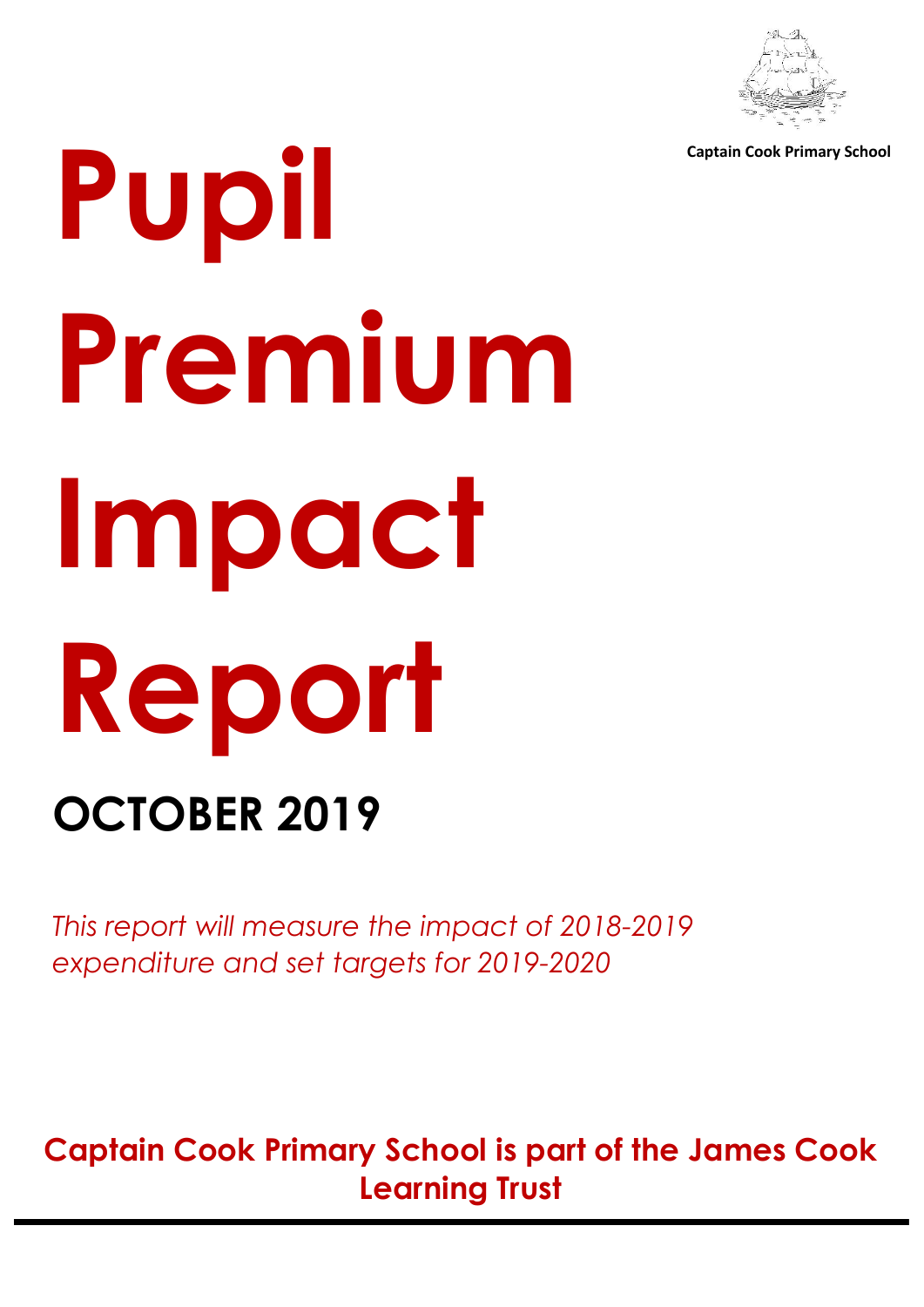| School Overview and the contract of the contract of the contract of the contract of the contract of the contract of the contract of the contract of the contract of the contract of the contract of the contract of the contra |     |
|--------------------------------------------------------------------------------------------------------------------------------------------------------------------------------------------------------------------------------|-----|
|                                                                                                                                                                                                                                |     |
|                                                                                                                                                                                                                                |     |
| Review of 2018-19 Targets <b>Exercise 2018-19</b> Targets                                                                                                                                                                      | 5&6 |
|                                                                                                                                                                                                                                |     |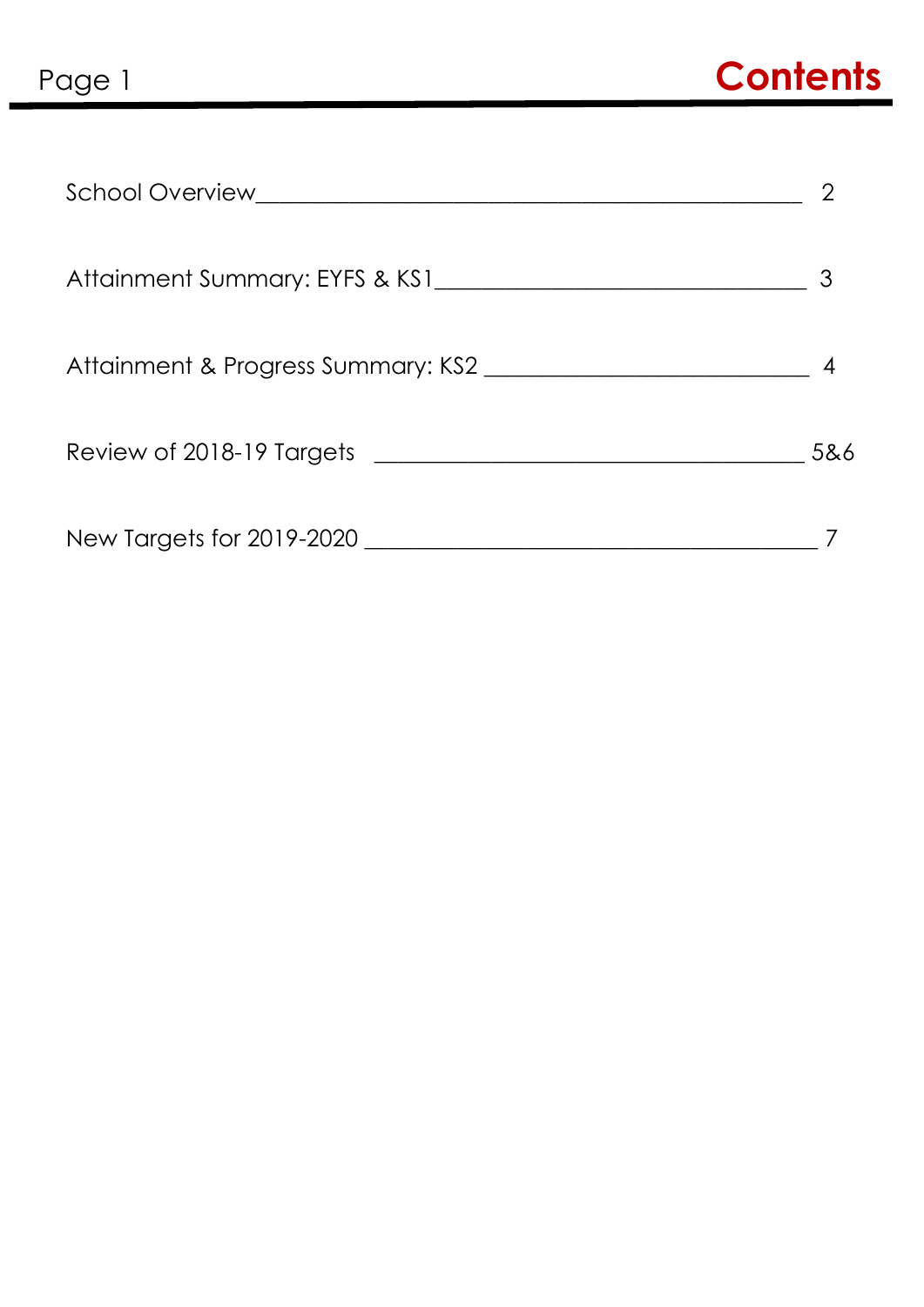# **Captain Cook Primary School Pupil Premium Grant 2018-2019**

*Disadvantaged pupils are ordinarily defined as: those who were registered as eligible for free school meals at any point in the last six years, children looked after by a local authority or have left local authority care in England and Wales through adoption, a special guardianship order, a residence order or a child arrangements order.* 

| <b>Year Group</b>    | Number of<br><b>FSM</b> | <b>Number of</b><br>Ever 6 | <b>Number of</b><br><b>Service</b> | Number of<br>PPG+ (LAC)            | <b>Total</b>             |
|----------------------|-------------------------|----------------------------|------------------------------------|------------------------------------|--------------------------|
| Reception            |                         |                            |                                    | 1                                  | 1                        |
| Year 1               | 1                       |                            |                                    |                                    | $\overline{\phantom{a}}$ |
| Year <sub>2</sub>    | 3                       |                            |                                    |                                    | 3                        |
| Year 3               | $\overline{4}$          | $\overline{7}$             |                                    | $\overline{2}$                     | 13                       |
| Year 4               | $\overline{2}$          | 5                          |                                    |                                    | $\overline{7}$           |
| Year 5               | $\overline{4}$          | $\overline{2}$             | $\overline{2}$                     | 3                                  | 11                       |
| Year 6               | 3                       | $\overline{4}$             | $\mathbf{1}$                       | 5                                  | 13                       |
| <b>School Totals</b> | 17                      | 18                         | 3                                  | 11                                 | 49                       |
| <b>PPG Income</b>    | £22,440                 | £23,760                    | £900                               | 3x £1,900<br>8 x £1,350<br>£16,500 | £63,600                  |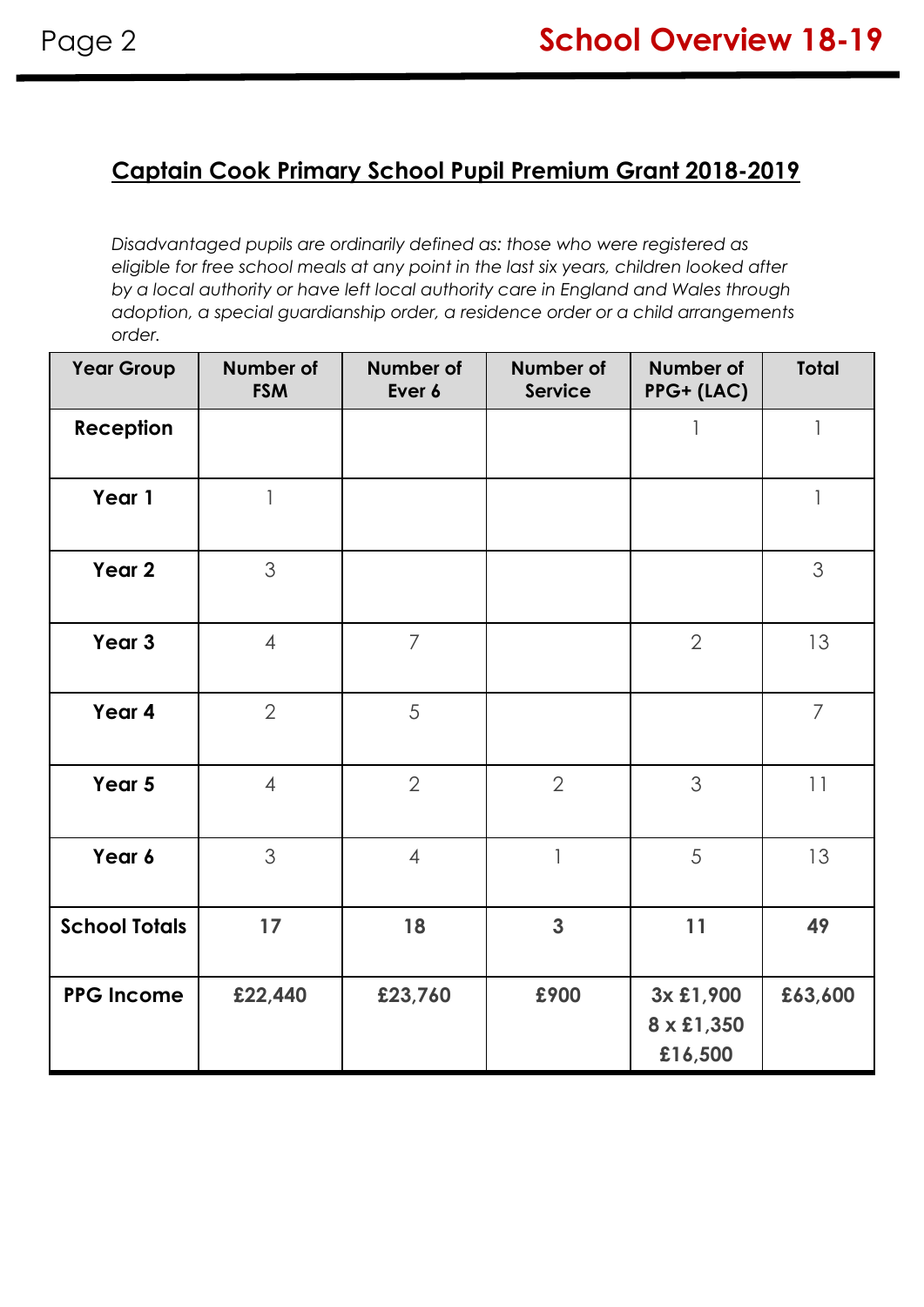Statutory Assessment Information for Pupil Premium

|            | <b>EYFS</b>             | 2017 | 2018  | 2019-1 pupil  |  |  |  |
|------------|-------------------------|------|-------|---------------|--|--|--|
|            | % of PPG                | 50%  | 50%   | 0%            |  |  |  |
|            | achieving GLD           |      |       |               |  |  |  |
|            |                         |      |       |               |  |  |  |
|            | Year 1 Phonics Check    | 2017 | 2018  | 2019-2 pupils |  |  |  |
|            | % of PPG meeting the    | 91%  | 75%   | 50%           |  |  |  |
|            | standard.               |      |       |               |  |  |  |
|            | % of Non-PPG meeting    | 83%  | 89%   | 86%           |  |  |  |
|            | the standard            |      |       |               |  |  |  |
|            |                         |      |       |               |  |  |  |
|            | <b>KS1 Reading: PPG</b> | 2017 | 2018  | 2019-4 pupils |  |  |  |
|            | EXS                     | 71%  | 73%   | 25%           |  |  |  |
| <b>GDS</b> |                         | 0%   | $9\%$ | 25%           |  |  |  |
|            | EXS+                    | 71%  | 82%   | 50%           |  |  |  |
|            | Non-PPG                 | 2017 | 2018  | 2019          |  |  |  |
|            | <b>EXS</b>              | 41%  | 42%   | 62%           |  |  |  |
|            | <b>GDS</b>              | 35%  | 38%   | 21%           |  |  |  |
|            | EXS+                    | 76%  | 80%   | 83%           |  |  |  |
|            |                         |      |       |               |  |  |  |
|            | KS1 Writing: PPG        | 2017 | 2018  | 2019-4 pupils |  |  |  |
|            | EXS                     | 57%  | 50%   | 50%           |  |  |  |
|            | <b>GDS</b>              | 14%  | 14%   | 0%            |  |  |  |
|            | EXS+                    | 71%  | 64%   | 50%           |  |  |  |
|            | Non-PPG                 | 2017 | 2018  | 2019          |  |  |  |
|            | <b>EXS</b>              | 39%  | 51%   | 64%           |  |  |  |
|            | <b>GDS</b>              | 31%  | 27%   | 17%           |  |  |  |
|            | EXS+                    | 70%  | 78%   | 81%           |  |  |  |
|            |                         |      |       |               |  |  |  |
|            | <b>KS1 Maths: PPG</b>   | 2017 | 2018  | 2019-4 pupils |  |  |  |
|            | EXS                     | 86%  | 43%   | 25%           |  |  |  |
|            | <b>GDS</b>              | 14%  | 21%   | 25%           |  |  |  |
|            | EXS+                    | 100% | 64%   | 50%           |  |  |  |
|            | Non-PPG                 | 2017 | 2018  | 2019          |  |  |  |
|            | <b>EXS</b>              | 43%  | 51%   | 60%           |  |  |  |
|            | <b>GDS</b>              | 35%  | 31%   | 26%           |  |  |  |
|            | EXS+                    | 78%  | 82%   | 86%           |  |  |  |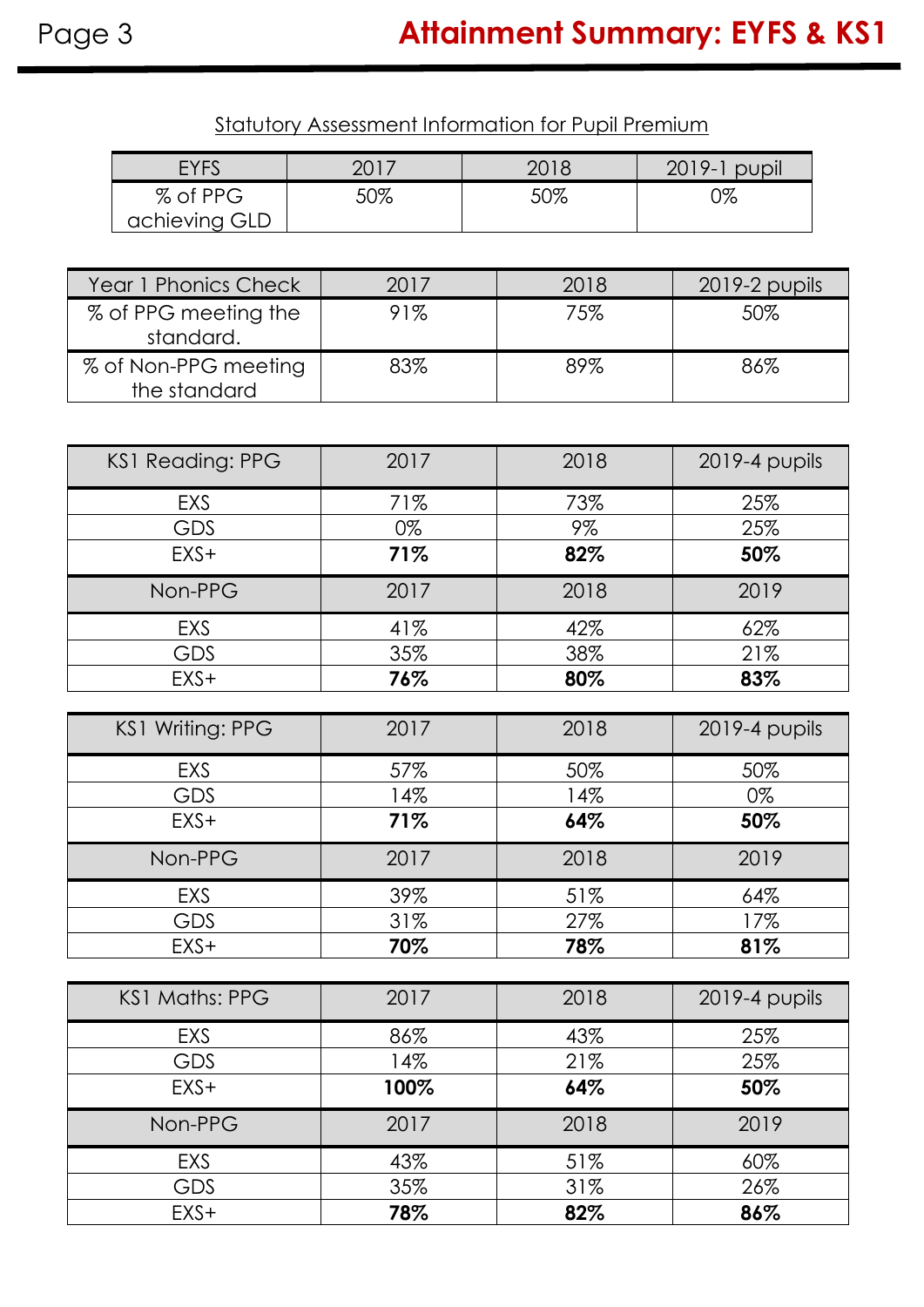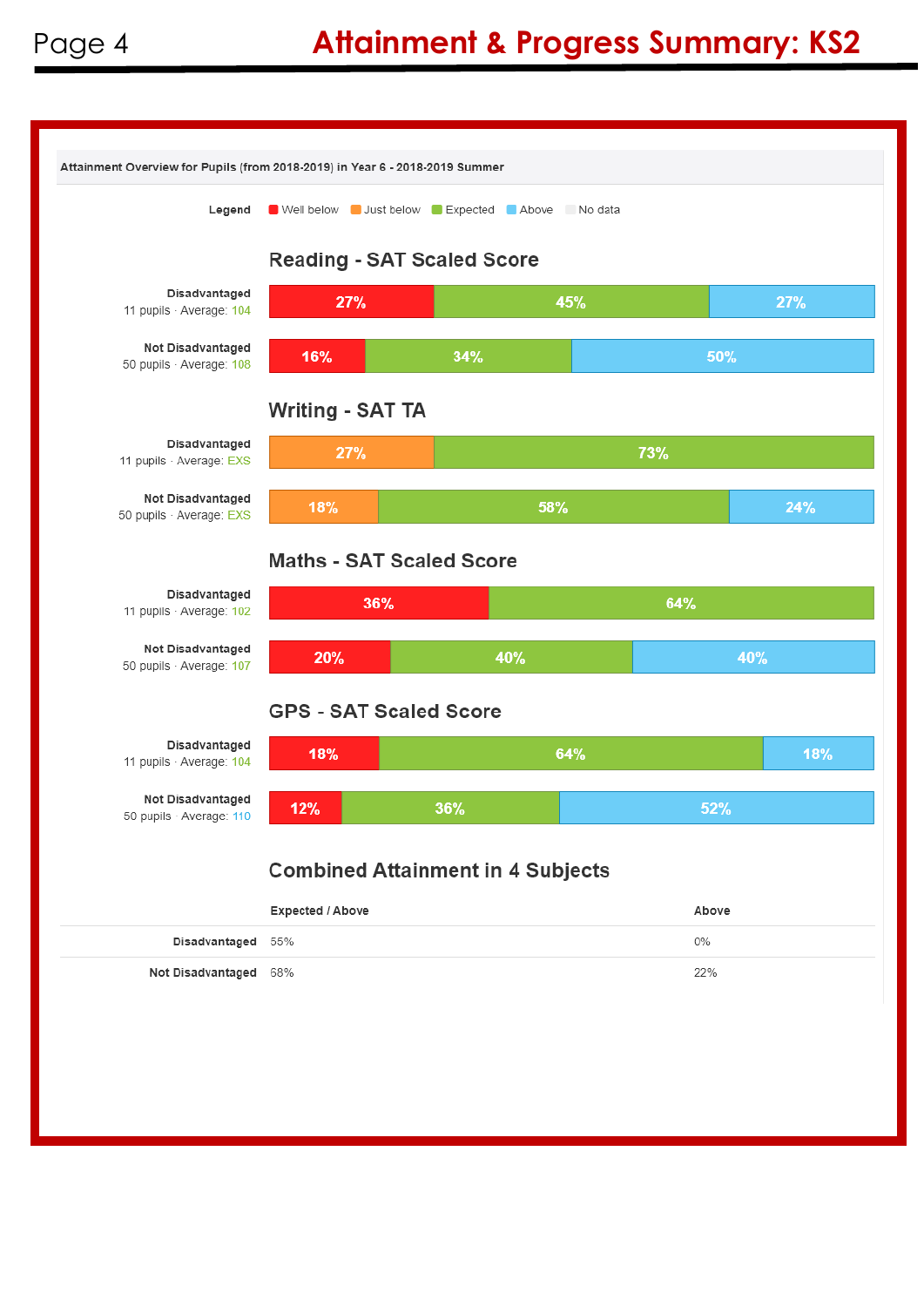

The one LAC pupil who achieved EXS in Reading, Writing and SPAG but not Maths, joined our school in the February of Year 6 and was 3 scaled points away from EXS. Both pupils who did not attain EXS in Maths made expected progress based on KS1 attainment.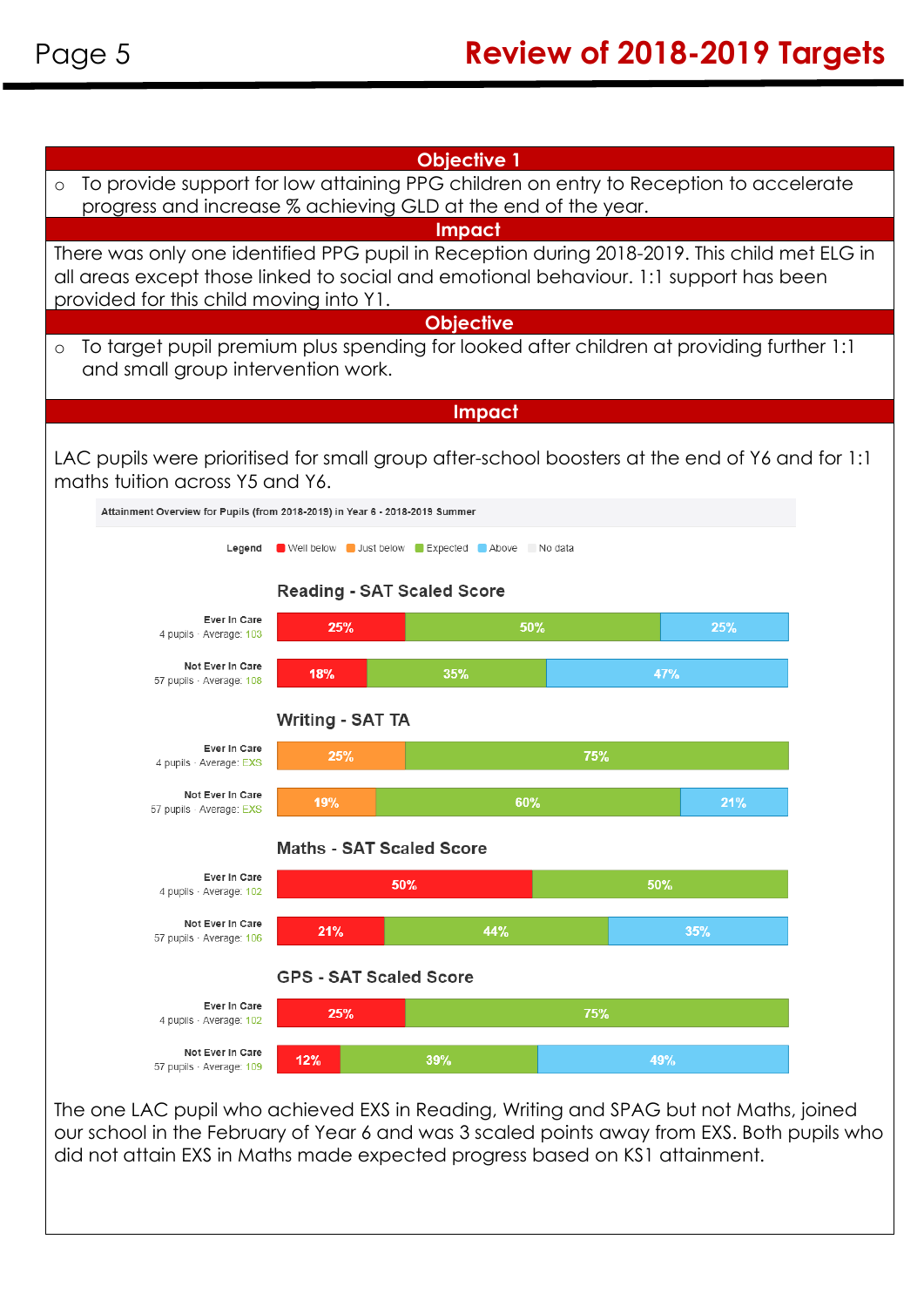